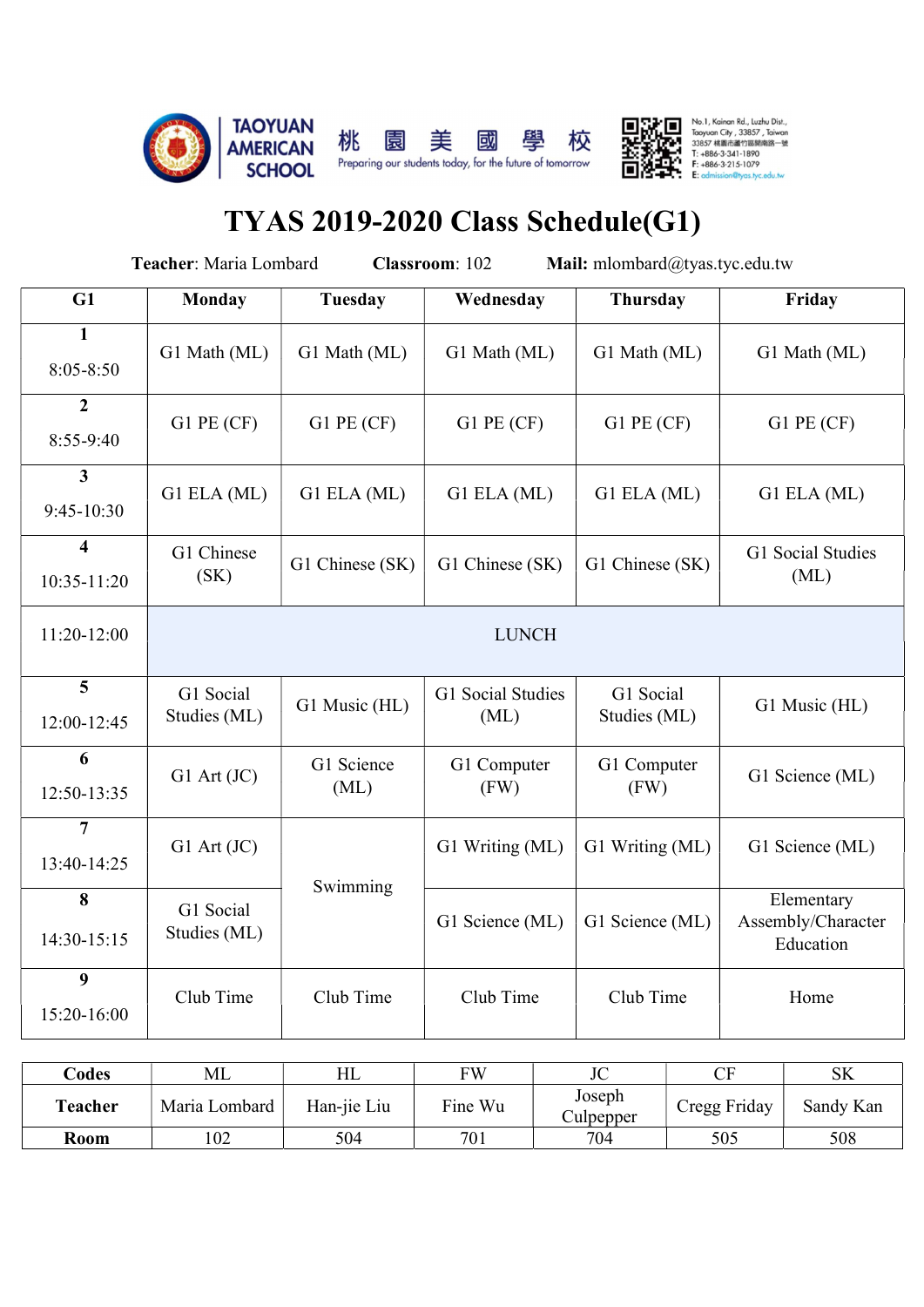

# TYAS 2019-2020 Class Schedule(G2)

|                                        | <b>Teacher:</b> Vivian Chen        | <b>Classroom: 101</b>                 |                                    | Mail: vchen@tyas.tyc.edu.tw        |                                                |  |  |
|----------------------------------------|------------------------------------|---------------------------------------|------------------------------------|------------------------------------|------------------------------------------------|--|--|
| G <sub>2</sub>                         | <b>Monday</b>                      | <b>Tuesday</b>                        | Wednesday                          | Thursday                           | Friday                                         |  |  |
| 1<br>$8:05 - 8:50$                     | G2 Math (VC)                       | G <sub>2</sub> Math (VC)              | G <sub>2</sub> Math (VC)           | G <sub>2</sub> Math (VC)           | G <sub>2</sub> Math (VC)                       |  |  |
| $\overline{2}$<br>$8:55-9:40$          | $G2$ PE $(CF)$                     | $G2$ PE $(CF)$                        | $G2$ PE $(CF)$                     | $G2$ PE $(CF)$                     | $G2$ PE $(CF)$                                 |  |  |
| $\mathbf{3}$<br>9:45-10:30             | G2 English<br>Language Art<br>(VC) | G2 English<br>Language Art<br>(VC)    | G2 English<br>Language Art<br>(VC) | G2 English<br>Language Art<br>(VC) | G2 English Language<br>Art(ML)                 |  |  |
| $\overline{\mathbf{4}}$<br>10:35-11:20 | G2 Social<br>Studies (VC)          | G <sub>2</sub> Social<br>Studies (VC) | G2 Social Studies<br>(VC)          | G2 Social<br>Studies (VC)          | G2 Chinese (SK)                                |  |  |
| 11:20-12:00                            |                                    |                                       | <b>LUNCH</b>                       |                                    |                                                |  |  |
| $5\phantom{.0}$<br>12:00-12:45         | G2 Computer<br>(FW)                | G2 Computer<br>(FW)                   | G2 Chinese (SK)                    | G2 Chinese (SK)                    | G2 Social Studies<br>(VC)                      |  |  |
| 6<br>12:50-13:35                       | G2 Chinese<br>(SK)                 | G2 Music (HL)                         | $G2$ Art $(JC)$                    | G2 Music (HL)                      | G2 Science (VC)                                |  |  |
| $\overline{7}$<br>13:40-14:25          | G2 Writing<br>(VC)                 |                                       | $G2$ Art $JC)$                     | G2 Writing (VC)                    | G2 Science (VC)                                |  |  |
| 8<br>14:30-15:15                       | G2 Science<br>(VC)                 | Swimming                              | G2 Science (VC)                    | G2 Science (VC)                    | Elementary<br>Assembly/ Character<br>Education |  |  |
| 9<br>15:20-16:00                       | Club Time                          | Club Time                             | Club Time                          | Club Time                          | Home                                           |  |  |

| Codes                 | $V\cap$<br>╰                           | HL                                            | <b>FW</b>     | $\mathbf{I} \cap$<br>JU | $\sim$ $\sim$<br>◡              | <b>SK</b>    |
|-----------------------|----------------------------------------|-----------------------------------------------|---------------|-------------------------|---------------------------------|--------------|
| <b>CONT</b><br>eacher | $- - -$<br>Chen<br>$\sqrt{1}$ 1 v 1 ap | $ \cdot$<br>$\cdot$ .<br>$- -$<br>Han-11e Liu | $Fin$ e<br>Wu | Joseph<br>. Culpepper   | $\mathbf{r}$<br>Cregg<br>Friday | Kan<br>Sandy |
| Room                  | 101                                    | 504                                           | 701           | 704                     | 505                             | 508          |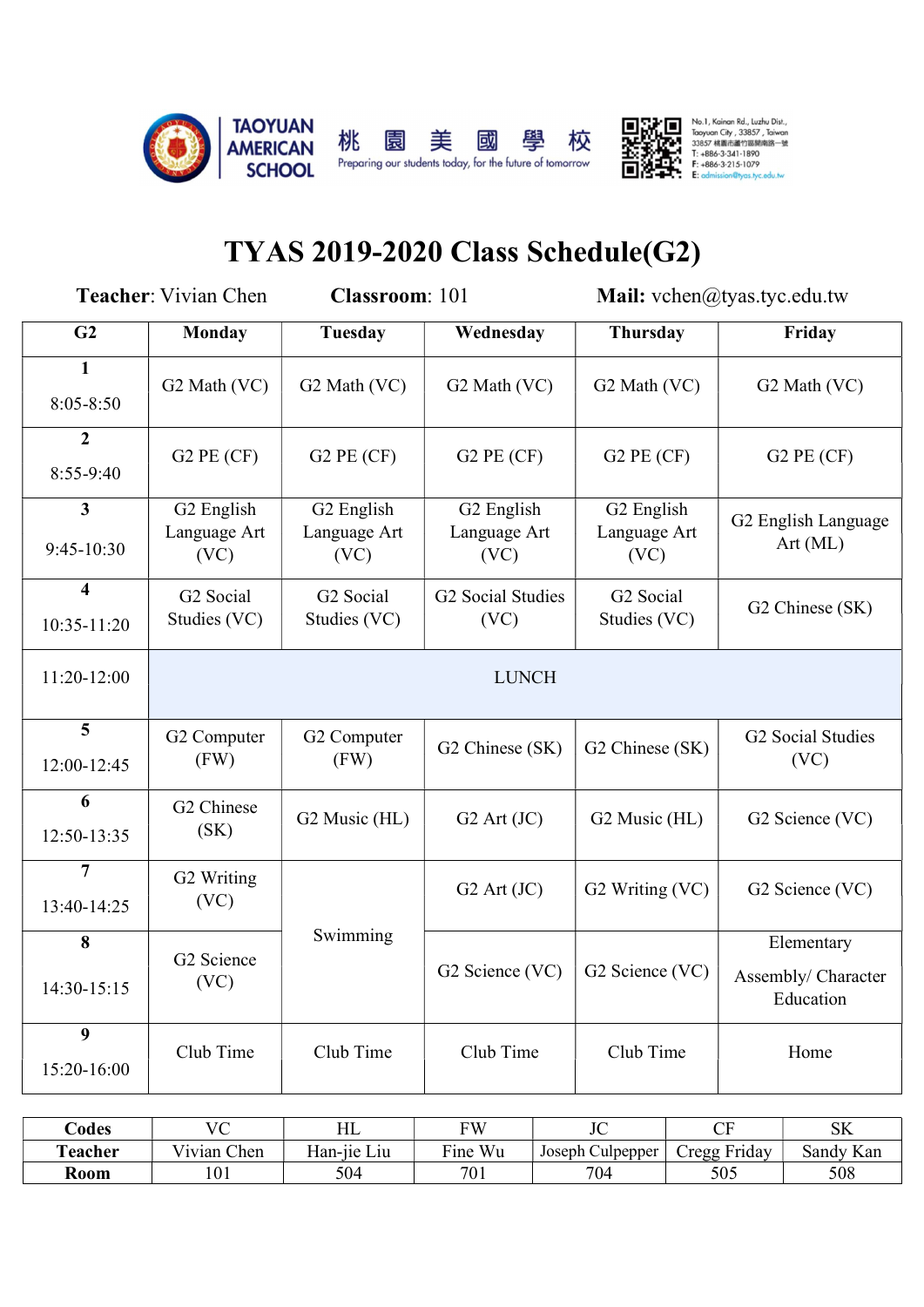



# TYAS 2019-2020 Class Schedule(G3)

|                                        | <b>Teacher: Dave Blain</b> | Classroom: 105            |                           | Mail: dblain@tyas.tyc.edu.tw |                                               |
|----------------------------------------|----------------------------|---------------------------|---------------------------|------------------------------|-----------------------------------------------|
| G3                                     | <b>Monday</b>              | <b>Tuesday</b>            | Wednesday                 | Thursday                     | Friday                                        |
| $\mathbf{1}$<br>$8:05 - 8:50$          | G3 ELA (DB)                | G3 ELA (DB)               | G3 ELA (DB)               | G3 ELA (DB)                  | G3 ELA (DB)                                   |
| $\overline{2}$<br>8:55-9:40            | G3 Social<br>Studies (DB)  | G3 Social Studies<br>(DB) | G3 Chinese (SK)           | G3 Music (HL)                | G3 Chinese (SK)                               |
| $\mathbf{3}$<br>$9:45-10:30$           | G3 Chinese (SK)            | G3 Chinese (SK)           | G3 Social Studies<br>(DB) | G3 Social Studies<br>(DB)    | G3 Social Studies (DB)                        |
| $\overline{\mathbf{4}}$<br>10:35-11:20 | G3 PE $(CF)$               | G3 PE $(CF)$              | $G3$ PE $(CF)$            | $G3$ PE $(CF)$               | $G3$ PE $(CF)$                                |
| 11:20-12:00                            |                            |                           | <b>LUNCH</b>              |                              |                                               |
| $\overline{\mathbf{5}}$<br>12:00-12:45 | G3 Math (DB)               | G3 Math (DB)              | G3 Math (DB)              | G3 Math (DB)                 | G3 Math (DB)                                  |
| 6<br>12:50-13:35                       | G3 Computer<br>(FW)        | G3 Computer<br>(FW)       | G3 Music (HL)             | G3 Art (JC)                  | G3 Science (DB)                               |
| $\overline{7}$<br>13:40-14:25          | G3 Writing (DB)            | Swimming                  | G3 Writing (DB)           | G3 Art (JC)                  | G3 Science (DB)                               |
| 8<br>14:30-15:15                       | G3 Science (DB)            |                           | G3 Science (DB)           | G3 Science (DB)              | Elementary<br>Assembly/Character<br>Education |
| $\boldsymbol{9}$<br>15:20-16:00        | Club Time                  | Club Time                 | Club Time                 | Club Time                    | Home                                          |
|                                        |                            |                           |                           |                              |                                               |

| Codes                  | <b>DB</b>                                    | T TT<br>ПL                                | <b>FW</b>        | $\mathbf{I}$<br>JU              | $\sim$ T<br>ັ                                               | $\mathbb{C}V$<br>ОN          |
|------------------------|----------------------------------------------|-------------------------------------------|------------------|---------------------------------|-------------------------------------------------------------|------------------------------|
| <b>CENT</b><br>leacher | $\mathbf{L}$<br>r.<br>Blain<br>$\Delta$ Dave | $\cdot$ .<br>--<br>$-$<br>Liu<br>-dan-11e | ┳.<br>Wu<br>Fine | $\sim$<br>Joseph C<br>Julpepper | $\mathbf{r}$<br>Fridav<br>Cregg<br>$\overline{\phantom{a}}$ | $\mathbf{r}$<br>Sandy<br>Kan |
| Room                   | 105                                          | 504                                       | 70 <sub>i</sub>  | 704                             | 505                                                         | 508                          |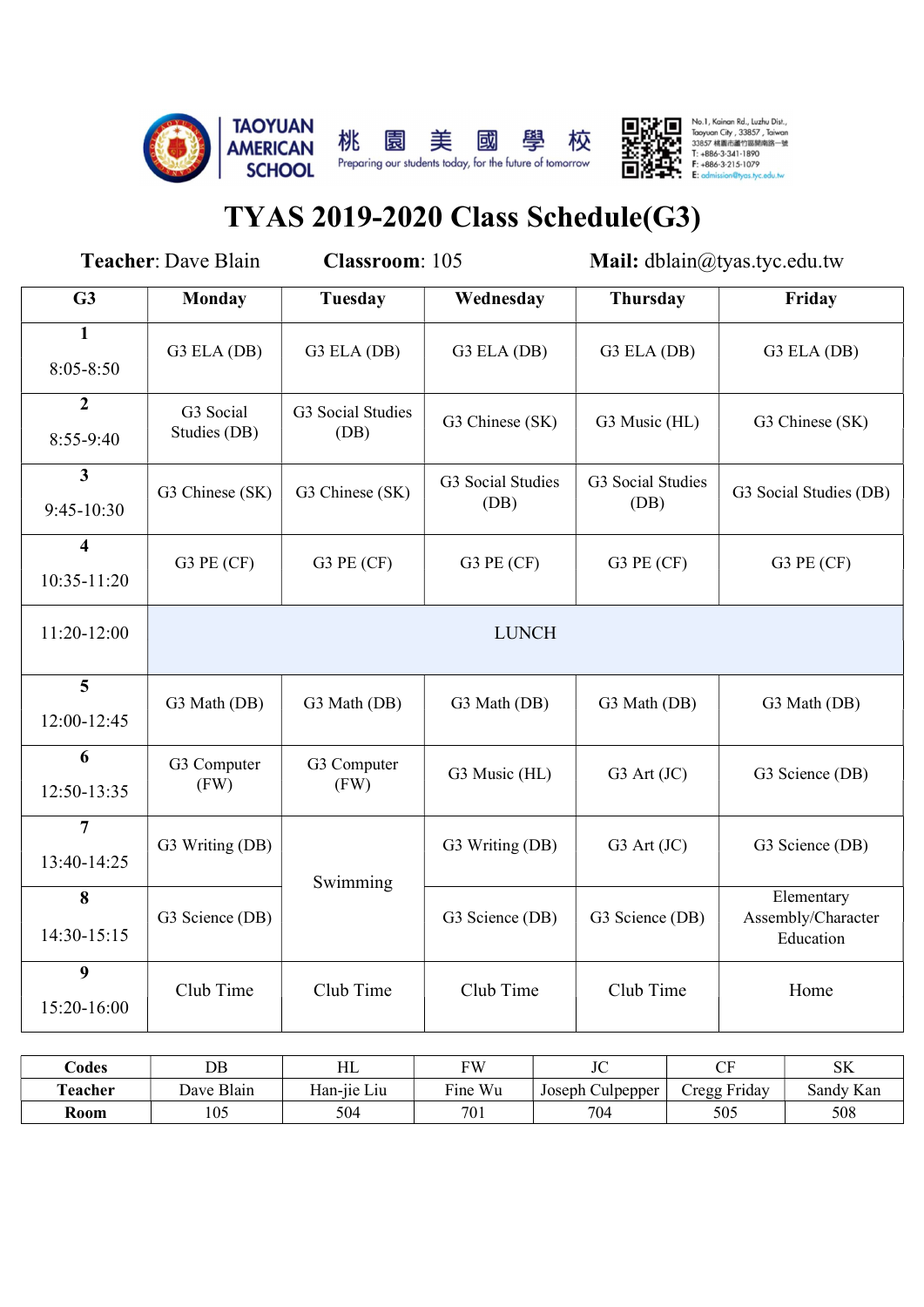



# TYAS 2019-2020 Class Schedule(G4)

| Teacher: Peter Havenga                 |                           | Classroom: 104            |                           | Mail: phavenga@tyas.tyc.edu.tw |                                               |  |  |
|----------------------------------------|---------------------------|---------------------------|---------------------------|--------------------------------|-----------------------------------------------|--|--|
| G4                                     | <b>Monday</b>             | Tuesday                   | Wednesday                 | Thursday                       | Friday                                        |  |  |
| $\mathbf{1}$<br>$8:05 - 8:50$          | G4 ELA (PH)               | G4 ELA (PH)               | G4 ELA (PH)               | G4 ELA (PH)                    | G4 ELA (PH)                                   |  |  |
| $\boldsymbol{2}$<br>8:55-9:40          | G4 Computer<br>(FW)       | G4 Computer<br>(FW)       | G4 Writing (PH)           | G4 Music (HL)                  | G4 Writing (PH)                               |  |  |
| 3 <sup>1</sup><br>$9:45-10:30$         | G4 Math (PH)              | G4 Math (PH)              | G4 Math (PH)              | G4 Math (PH)                   | G4 Math (PH)                                  |  |  |
| $\overline{\mathbf{4}}$<br>10:35-11:20 | G4 PE (CF)                | G4 PE $(CF)$              | G4 PE (CF)                | G4 PE (CF)                     | G4 PE $(CF)$                                  |  |  |
| 11:20-12:00                            |                           | <b>LUNCH</b>              |                           |                                |                                               |  |  |
| $\overline{5}$<br>12:00-12:45          | G4 Chinese (SK)           | G4 Social Studies<br>(PH) | G4 Social Studies<br>(PH) | G4 Science (PH)                | G4 Social Studies (PH)                        |  |  |
| 6<br>12:50-13:35                       | G4 Science (PH)           | G4 Chinese (SK)           | G4 Music (HL)             | G4 Art (JC)                    | G4 Chinese (SK)                               |  |  |
| $\overline{7}$<br>13:40-14:25          | G4 Social<br>Studies (PH) | Swimming                  | G4 Chinese (SK)           | G4 Art (JC)                    | G4 Social Studies (PH)                        |  |  |
| 8<br>14:30-15:15                       | G4 Science (PH)           |                           | G4 Science (PH)           | G4 Science (PH)                | Elementary<br>Assembly/Character<br>Education |  |  |
| 9<br>15:20-16:00                       | Club Time                 | Club Time                 | Club Time                 | Club Time                      | Home                                          |  |  |
|                                        |                           |                           |                           |                                |                                               |  |  |

| bdes ل  | DU<br>.                          | <b>TTI</b><br>11 L                                                    | <b>TIT</b>                                | T<br>JU                           | $\sim$ $\sim$<br>ັ              | ATZ<br>OIY.    |
|---------|----------------------------------|-----------------------------------------------------------------------|-------------------------------------------|-----------------------------------|---------------------------------|----------------|
| Teacher | $\mathbf{r}$<br>Havenga<br>Peter | $\cdot$ .<br>$ -$<br>$\sim$ $\sim$<br>L <sub>1</sub> u<br>$Han-11e$ . | $\overline{\phantom{a}}$<br>Wu<br>$r1$ ne | $\sim$<br>Joseph (<br>Culpepper . | $\mathbf{r}$<br>Cregg<br>Friday | T<br>Sandy Kan |
| Room    | 104                              | 504                                                                   | 701                                       | 704                               | 505                             | 508            |